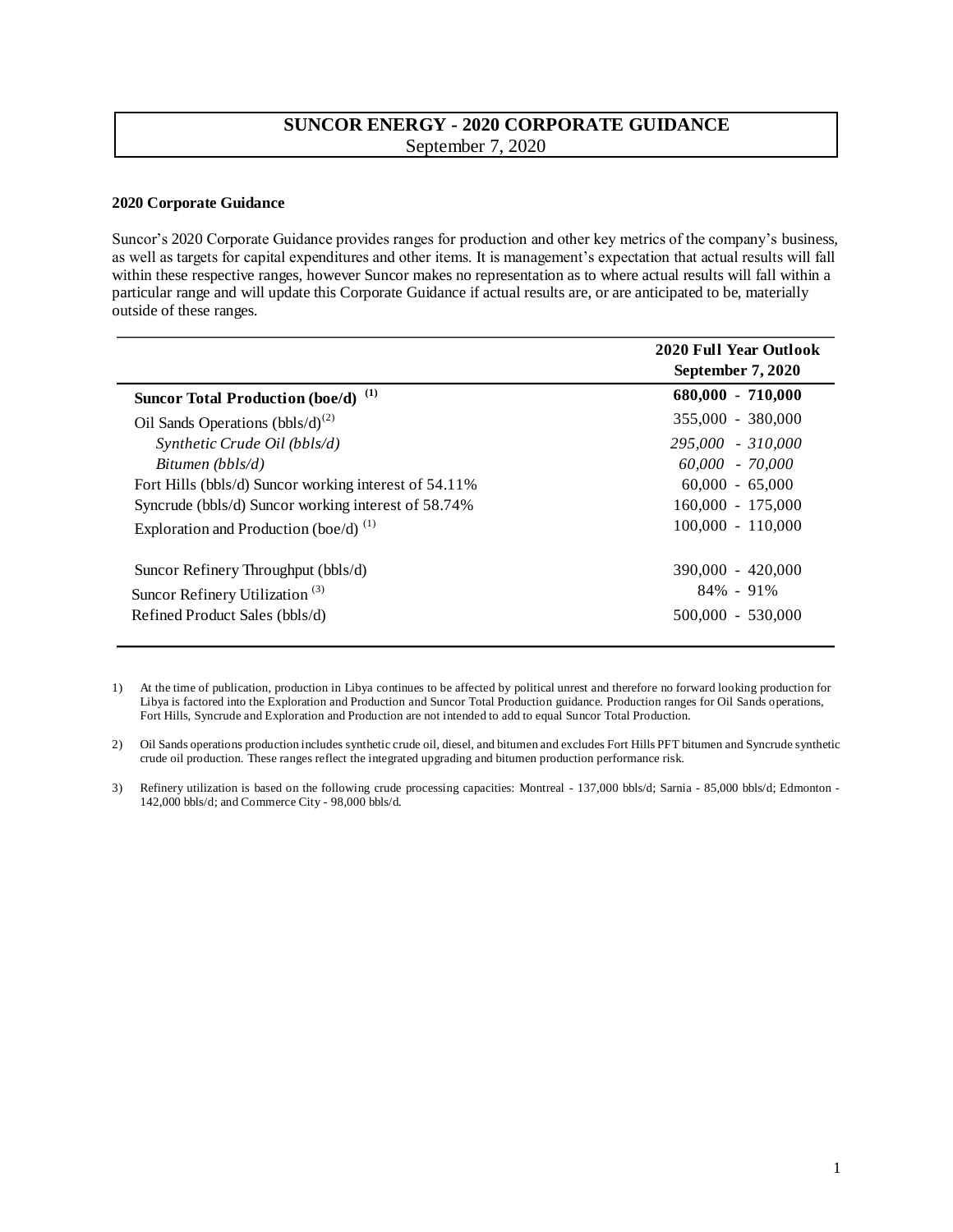## **Capital Expenditures (4)**

(C\$ millions)

| 2020 Full Year Outlook |                  |
|------------------------|------------------|
| September 7, 2020      | Investment $(5)$ |
| $2,600 - 2,800$        | 25%              |
| $450 - 500$            | 95%              |
| $3,050 - 3,300$        | 40%              |
| $450 - 550$            | 20%              |
| $100 - 150$            | 80%              |
| $3,600 - 4,000$        | 40%              |
|                        |                  |

|                                                           | 2020 Full Year Outlook<br><b>September 7, 2020</b> |  |
|-----------------------------------------------------------|----------------------------------------------------|--|
| <b>Other Information</b>                                  |                                                    |  |
| Oil Sands Operations Cash Operating Costs (\$/bbl) (6)(9) | $$28.00 - $31.00$                                  |  |
| Fort Hills Cash Operating Costs (\$/bbl) (7)(9)           | $$32.00 - $35.00$                                  |  |
| Syncrude Cash Operating Costs (\$/bbl) (8)(9)             | $$34.00 - $37.00$                                  |  |
| Current Income Taxes (C\$ millions)                       | $(\$800) - (\$500)$                                |  |
| Canadian Tax Rate (effective)                             | 25% - 26%                                          |  |
| US Tax Rate (effective)                                   | 22% - 23%                                          |  |
| UK Tax Rate (effective)                                   | 37% - 42%                                          |  |
| Average Corporate Interest Rate                           | $5\% - 6\%$                                        |  |
| Oil Sands Operations Crown Royalties <sup>(10)</sup>      | 1% - 3%                                            |  |
| Fort Hills Crown Royalties <sup>(10)</sup>                | $1\% - 3\%$                                        |  |
| Syncrude Crown Royalties <sup>(10)</sup>                  | $1\% - 3\%$                                        |  |
| East Coast Canada Royalties <sup>(10)</sup>               | 8% - 12%                                           |  |
| <b>Business Environment</b>                               |                                                    |  |
| Oil Prices - Brent, Sullom Voe (\$US/bbl)                 | \$43.00                                            |  |
| WTI, Cushing (\$US/bbl)                                   | \$40.00                                            |  |
| WCS, Hardisty (\$US/bbl)                                  | \$26.00                                            |  |
| Refining Margin - NY Harbor 2-1-1 crack (\$US/bbl)        | \$11.00                                            |  |
| Natural Gas Price - AECO - C Spot (\$CAD/GJ)              | \$2.25                                             |  |
| Exchange Rate (CADUSD)                                    | \$0.74                                             |  |

4) Capital expenditures exclude capitalized interest of approximately \$120 million.

5) Balance of capital expenditures represents Asset Sustainment and Maintenance capital expenditures. For definitions of Economic Investment and Asset Sustainment and Maintenance capital expenditures, see the Capital Investment Update section of Suncor's Management's Discussion and Analysis dated July 22, 2020 (the "MD&A").

6) Oil Sands operations cash operating costs per barrel are based on the following assumptions: production volumes, sales mix, and average natural gas prices as described in the tables above.

7) Fort Hills cash operating costs per barrel are based on the following assumptions: production volumes and average natural gas prices as described in the tables above.

8) Syncrude cash operating costs per barrel are based on the following assumptions: production volumes, sales mix, and average natural gas prices as described in the tables above.

9) Oil Sands operations cash operating costs, Fort Hills cash operating costs and Syncrude cash operating costs are non-GAAP financial measures. Non-GAAP financial measures are not prescribed by GAAP and therefore do not have any standardized meaning. Users are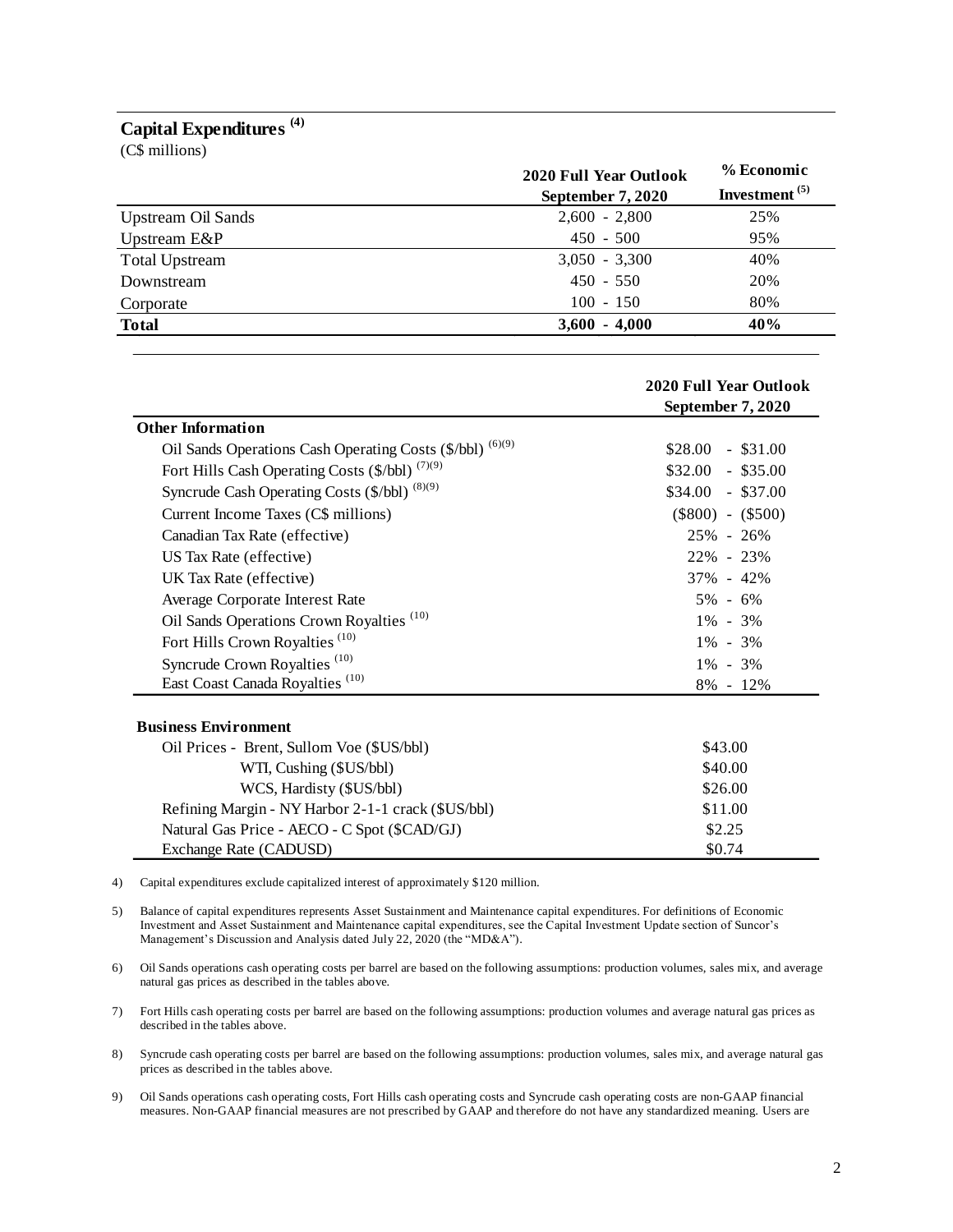cautioned that these measures may not be fully comparable to one another or to similar information calculated by other entities due to differing operations. For more information, see the Cash Operating Costs and Non-GAAP Financial Measures Advisory sections of the MD&A. Both sections are incorporated by reference herein.

10) Reflected as a percentage of gross revenue.

--------------------------------------------------------------------------------------------------------------------------------

Suncor's 2020 Full Year Outlook is comprised of forward-looking statements and information (collectively, "forwardlooking statements"). All forward-looking statements for the 2020 fiscal year are based on Suncor's current expectations, estimates, projections and assumptions that were made by the company in light of its experience and its perception of historical trends including expectations and assumptions concerning: the accuracy of reserves estimates; the current and potential adverse impacts of the COVID-19 pandemic, including the status of the pandemic and future waves and any associated policies around current business restrictions, shelter-in-place orders or gatherings of individuals; commodity prices and interest and foreign exchange rates; the performance of assets and equipment; capital efficiencies and cost-savings; applicable laws and government policies; future production rates; the sufficiency of budgeted capital expenditures in carrying out planned activities; the availability and cost of labour, services and infrastructure; the satisfaction by third parties of their obligations to Suncor; the development and execution of projects; and the receipt, in a timely manner, of regulatory and third-party approvals. Forward-looking statements are not guarantees of future performance and involve a number of risks and uncertainties, some that are similar to other oil and gas companies and some that are unique to our company. Suncor's actual results may differ materially from those expressed or implied by our forward-looking statements and you are cautioned not to place undue reliance on them.

Assumptions for the Oil Sands operations, Syncrude and Fort Hills 2020 production outlook include those relating to reliability and operational efficiency initiatives that the company expects will minimize unplanned maintenance in 2020. Assumptions for the Exploration and Production 2020 production outlook include those relating to reservoir performance, drilling results and facility reliability. Factors that could potentially impact Suncor's 2020 corporate guidance include, but are not limited to:

- Bitumen supply. Bitumen supply may be dependent on unplanned maintenance of mine equipment and extraction plants, bitumen ore grade quality, tailings storage and in situ reservoir performance.
- Third-party infrastructure. Production estimates could be negatively impacted by issues with third-party infrastructure, including pipeline or power disruptions, that may result in the apportionment of capacity, pipeline or third-party facility shutdowns, which would affect the company's ability to produce or market its crude oil.
- Performance of recently commissioned facilities or well pads. Production rates while new equipment is being brought into service are difficult to predict and can be impacted by unplanned maintenance.
- Unplanned maintenance. Production estimates could be negatively impacted if unplanned work is required at any of our mining, extraction, upgrading, in situ processing, refining, natural gas processing, pipeline, or offshore assets.
- Planned maintenance events. Production estimates, including production mix, could be negatively impacted if planned maintenance events are affected by unexpected events or are not executed effectively. The successful execution of maintenance and start-up of operations for offshore assets, in particular, may be impacted by harsh weather conditions, particularly in the winter season.
- Commodity prices. Declines in commodity prices may alter our production outlook and/or reduce our capital expenditure plans.
- Foreign operations. Suncor's foreign operations and related assets are subject to a number of political, economic and socio-economic risks.
- Government Action. This guidance reflects the production curtailments imposed by the Government of Alberta. Further action by the Government of Alberta regarding production curtailment may impact Suncor's Corporate Guidance and such impact may be material.
- COVID-19 Pandemic: This guidance is subject to a number of external factors beyond our control that could significantly influence this outlook, including the status of the COVID-19 pandemic and future waves, and any associated policies around current business restrictions, shelter-in-place orders, or gatherings of individuals. As a result of the volatile business environment and the uncertain pace of an economic recovery it is challenging to determine the overall outlook for crude oil and refined product demand, which remains dependent on the status of